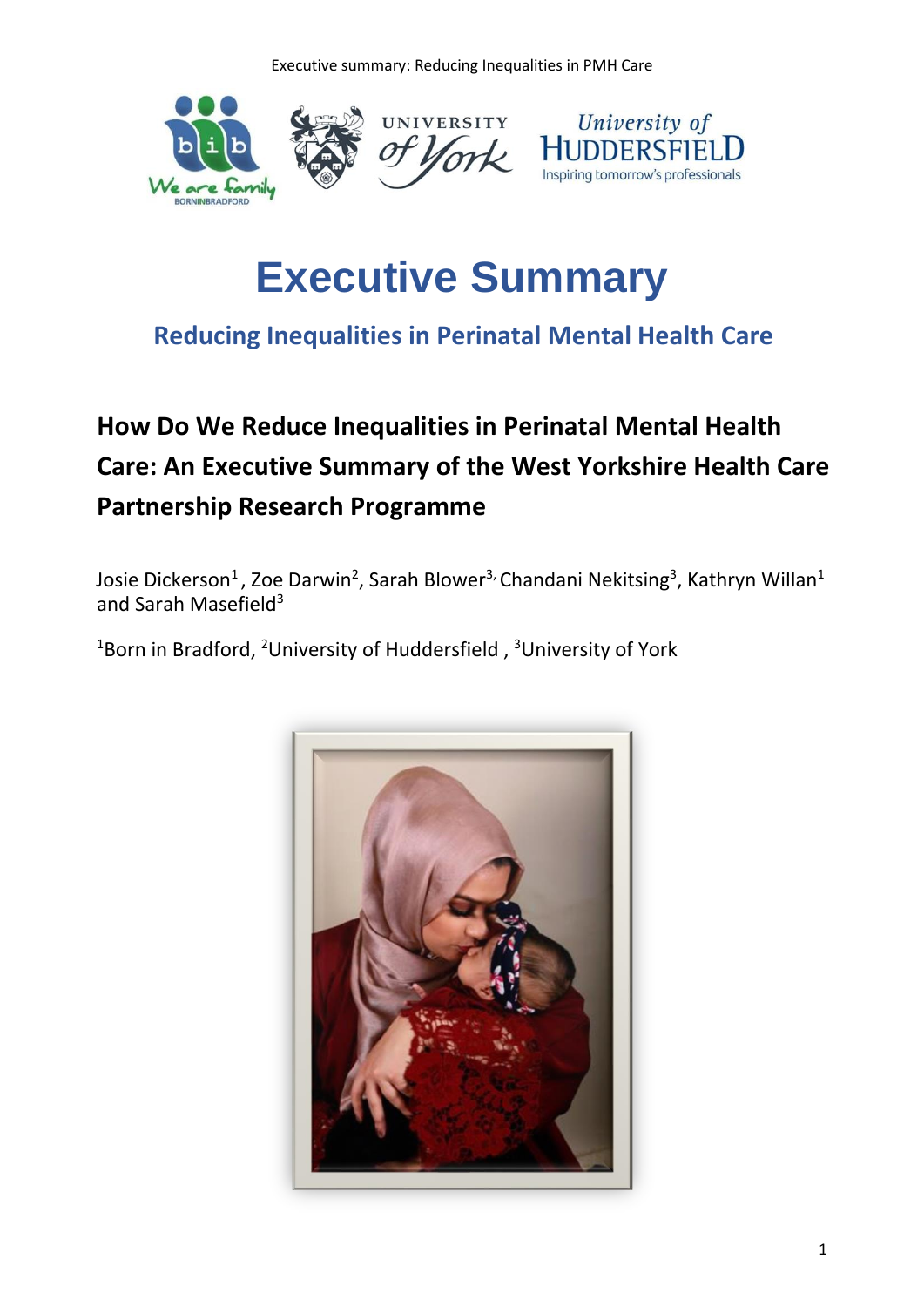#### What was this research about?

Researchers from Born in Bradford and the Universities of Huddersfield and York have recently completed an in-depth study to understand the inequalities in identification and treatment of perinatal mental health (PMH) in order to develop recommendations and adaptations to address these inequalities. This research was funded by Wakefield CCGs on behalf of West Yorkshire Health and Care

Partnership, in collaboration with the PMH Steering Group and took place across services within West Yorkshire (see Figure 1).

The team spent two years undertaking: Literature reviews, system and pathways evaluation, routine health data analyses, surveys with healthcare professionals and qualitative interviews with voluntary sector workers and women from ethnic minority and socio-economically deprived backgrounds to provide in-depth insights on the causes of these inequalities. These findings were taken to expert panels of healthcare practitioners, managers and commissioners to develop the recommendations.



#### What did the research find?

*Figure 1. Map of West Yorkshire regions*

- A number of women experience inequalities in their care which means that their PMH concerns are less likely to be identified and/or supported. These include:
	- $\triangleright$  women who do not speak English well
	- $\triangleright$  women who are a recent migrant to the UK
	- $\triangleright$  women from an ethnic minority
	- $\triangleright$  women living in deprived areas
- Women who live in different areas have access to different services and different levels of support from their health care professionals. The healthcare professionals have access to different guidance causing **inconsistencies in healthcare pathways** and **referral pathways**.
- The data captured in the systems is not good enough to tell us how many women struggle with PMH, and whether there are inequalities in the identification and treatment of women.
- Barriers to fair access to perinatal mental health care operate at different levels. These can be understood as: processes, people (women, practitioners, significant others), technology and the system. These barriers can deepen existing health inequalities. To tackle these barriers, change is needed at the system level.

These findings echo those in the recent national report on inequalities in perinatal healthcare more widely [\(https://www.npeu.ox.ac.uk/mbrrace-uk/reports;](https://www.npeu.ox.ac.uk/mbrrace-uk/reports) [https://www.birthrights.org.uk\)](https://www.birthrights.org.uk/)

**Ten key recommendations** were produced to reduce inequalities within the healthcare system.

- 1. Perinatal mental health needs to be viewed as 'core business'
- 2. Enhanced partnership working between statutory and VCS organisations
- 3. A campaign to improve community understanding and awareness
- 4. Development of, and commitment to, routine staff skills training
- 5. A skilled and equipped interpreter workforce for PMH
- 6. Additional support for vulnerable women
- 7. An equitable service offer across areas
- 8. Consistency in guidance, services and referral pathways
- 9. Changes in data capture and sharing
- 10. A review of information provision